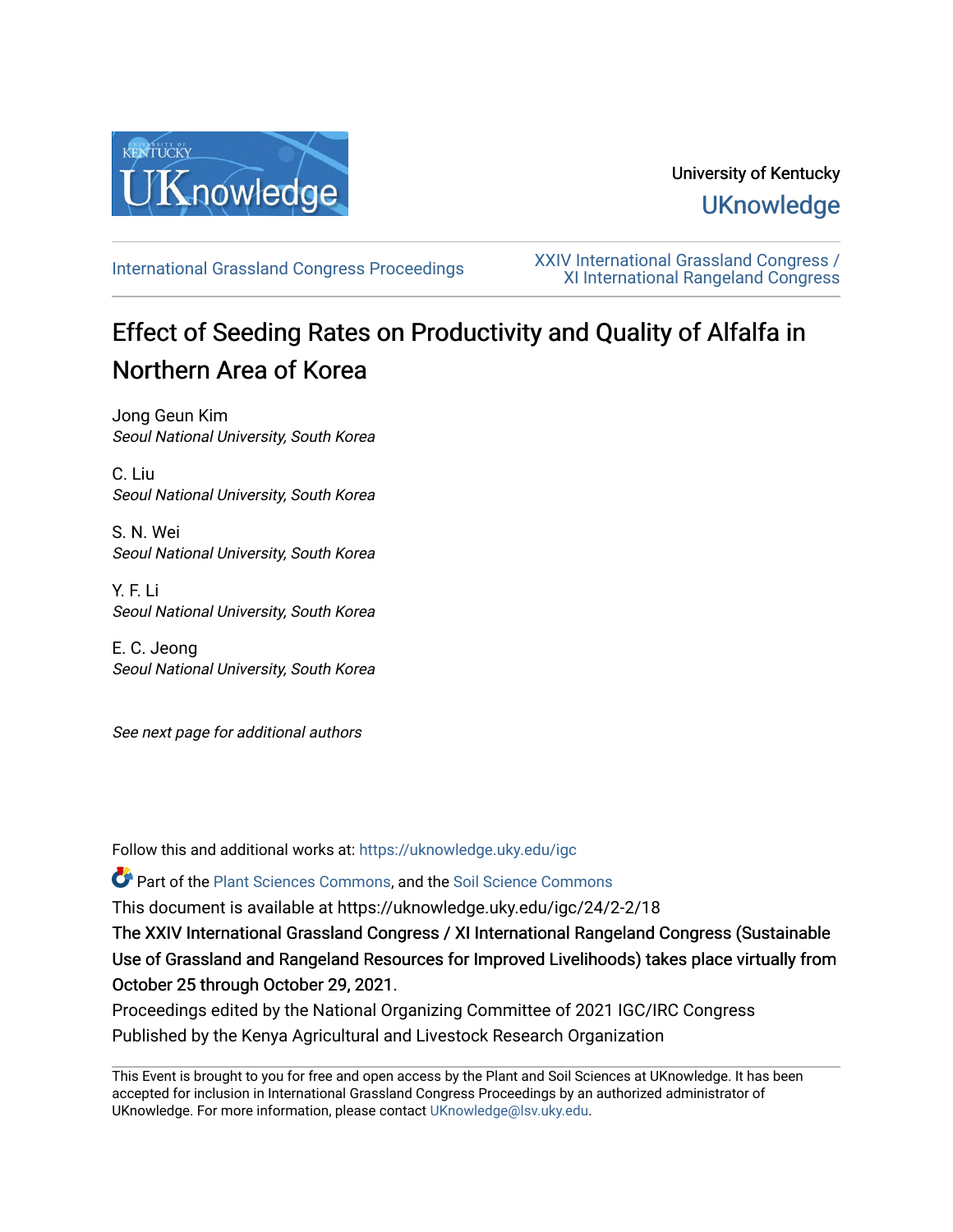### Presenter Information

Jong Geun Kim, C. Liu, S. N. Wei, Y. F. Li, E. C. Jeong, and H. J. Kim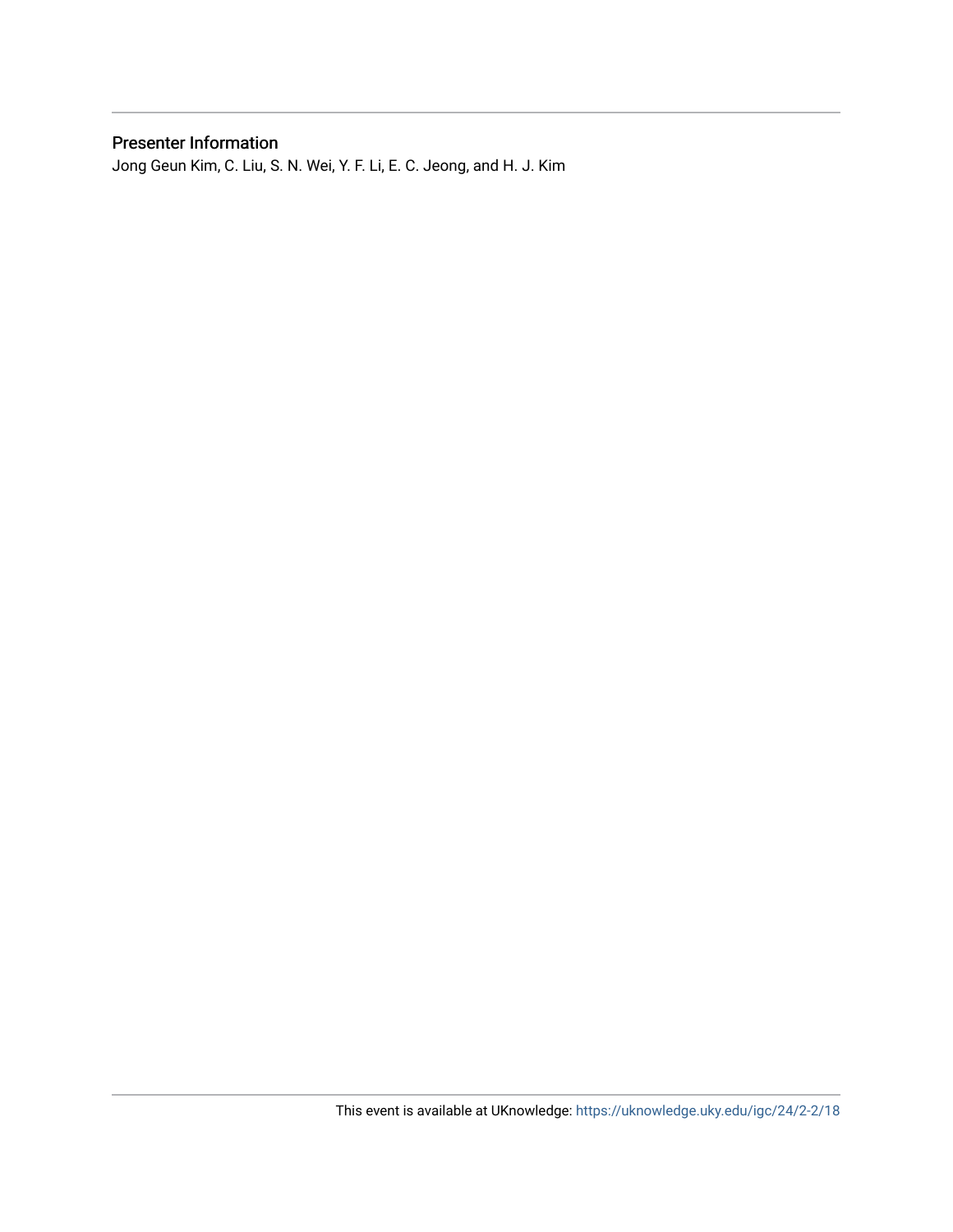## **Effect of seeding rates on productivity and quality of Alfalfa**

## **in northern area of Korea**

Kim J $G^{1,2,*}$ , Liu C<sup>1</sup>, Wei SN<sup>1</sup>, Li YF<sup>1</sup>, Jeong EC<sup>1</sup>, Kim HJ<sup>2</sup>

<sup>1</sup>Graduate School of International Agriculture and Technology, SNU, Pyeongchang, 25354, Korea

<sup>2</sup> Research Institute of Eco-Friendly Livestock Science, GBST, SNU, Pyeongchang, 25354, Korea \*Correspondence: Jong Geun Kim, [forage@snu.ac.kr](mailto:forage@snu.ac.kr)

**Key words**: Alfalfa, DM, Yield, Quality, RFV, Seeding rate

#### **Abstract**

Alfalfa cultivation in south Korea is not common. There are many reasons, but low productivity has been extremely limited. Although alfalfa growth was poor due to boron deficiency in the soil, the problem has recently been solved. Nevertheless, the cultivation of alfalfa is not expanding. About 200,000 tonnes of alfalfa hay are imported every year. Therefore, this study was conducted to find a way to replace imported hay by expanding alfalfa cultivation in Korea. Alfalfa (P5444) was sown in northern part of South Korea (Pyeongchang). Alfalfa was sown in September 2018 with different seeding rates (20, 30 and 40 kg/ha) and harvested four times in 2019 (3 May, 2 July, 11 September and 13 October). The plant height was the highest at the 3<sup>rd</sup> harvest (113 cm) and the dry matter content was the highest at the 1<sup>st</sup> harvest (27.89 %). The yield of fresh and dry matter was the highest at the first harvest (mean 6,856 kg/ha). Annual fresh and DM productivity was significantly higher in 40 kg/ha seeding rates (89,833 and 20,265 kg/ha). Crude protein (CP) content in forage quality was higher than 27% at the 4<sup>th</sup> harvest and the lowest by 13% at the 3<sup>rd</sup> harvest. Crude protein, ADF and NDF contents did not show significant difference (*P*>0.05) according to the increase of seeding rate. TDN content of alfalfa was not significantly different among treatments  $(P > 0.05)$ , but was highest at the  $4<sup>th</sup>$ harvest (66.98 %) and lowest at the 3<sup>rd</sup> harvest (44.44 %). The relative feed value (RFV) of alfalfa was highest at the  $4<sup>th</sup>$  fourth harvest (mean 146) and lowest at the  $3<sup>rd</sup>$  harvest (mean 83). However, there was no significant difference among the seeding rates (average 120). In conclusion, the possibility of alfalfa production in Korea is sufficient and 40 kg/ha seeding rate is recommended

#### **Introduction**

Alfalfa is called the queen of forages and accounts for a large portion of the forage. However, alfalfa is rarely cultivated in Korea. In the early days of the introduction of alfalfa, domestic adaptation was poor, resulting in low productivity, which resulted in the loss of farmers' willingness to grow. There are various reasons, but one of the biggest reasons was the lack of boron in the soil. However, despite the identification of these factors, farmers' perceptions did not disappear easily. Protein feed is very important for dairy cattle feeding. In order to overcome this point, the demand for legume forage has been continuously generated in farms, but due to cultivation limitations in Korea, imports are being made from abroad. In particular, about 200,000 tons of alfalfa are imported every year, which is about 20% of the total imported hay in Korea. The forage market in Korea will open after 2026, and in order to cope with imported alfalfa, it is necessary to develop technology to improve productivity in Korea. Therefore, this experiment was carried out to investigate the effect of seeding rate on productivity and quality of alfalfa in Korea.

#### **Methods and Study Site**

Alfalfa (P5444) was sown in the experimental field of Seoul National University, Pyeongchang Campus (located at 37°32ʹ46.1ʺN, 128°26ʹ17.9ʺE, 600m ASL) on August 28, 2018, Pyeongchang-gun, Gangwon-do. The seeding rate was 20, 30 and 40 kg/ha, and the fertilizers of 18-180-120 (N-P-K) kg/ha were applied annually. Nitrogen and phosphate fertilizers were distributed on the day of sowing and potassium fertilizer was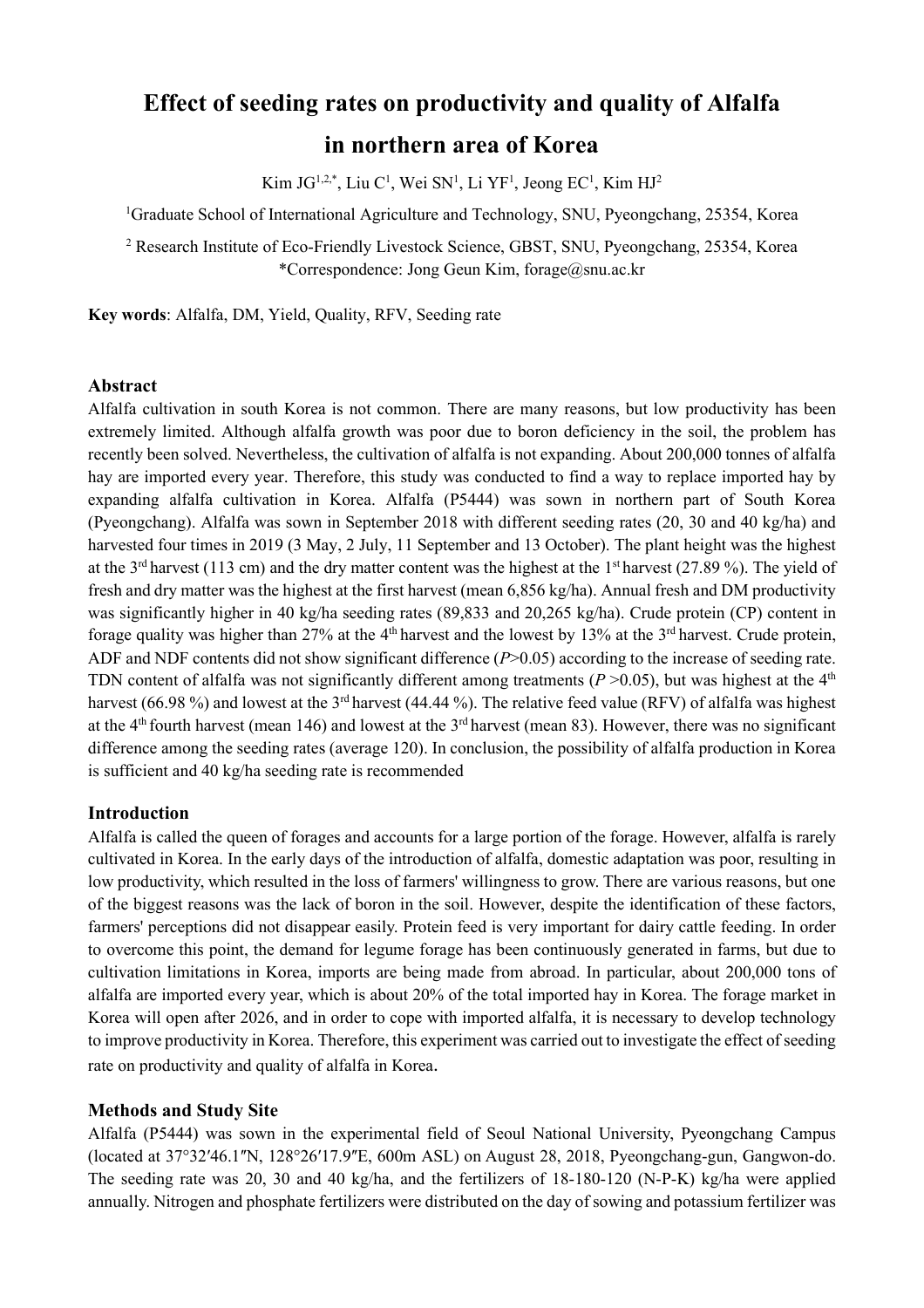divided into each harvest time. In 2019, a total of four were harvested (May 3, July 2, September 11 and October 13), and the harvested samples were then dried in a 65°C forced-air drying oven for 72 h for determination of DM content The dried samples were subsequently milled using a Willey mill with a 1-mm screen, placed in a screw-top plastic bottles and stored at 4°C in a dark, dry storage room until analysis. Acid detergent fiber (ADF) and neutral detergent fiber (NDF) were measured by the method of Van Soest (Van Soest et al., 1991). Crude protein (CP) was determined via the Dumas method, as described by Jean-Baptiste Dumas (1884). Total digestible nutrient (TDN) and relative feed value (RFV) were calculated by the formulae described by Holland et al. (1990). TDN was calculated from the ADF value (TDN% =  $88.9 - 0.79 \times \text{ADF}$ %), and RFV was estimated through digestible dry matter (DDM) and dry matter intake (DMI) as RFV = (DMI%  $\times$  DDM%) / 1.29.

#### **Results**

Plant height and feed value according to harvest time and seeding amount are shown in Table 1. There was no difference according to the seeding rate, and plant height was the longest at the 3rd harvest and the shortest at the 4th harvest. There was no significant difference in the dry matter content among seeding rates, but the highest at the first harvest and the lowest at the fourth harvest.

The crude protein content was highest at the 4th harvest, followed by 2nd>1st>3rd order. Meanwhile, at the third harvest the higher the seeding rate, the higher the crude protein content tended to be( $P<0.05$ ).

ADF content was highest at the third harvest and lowest at the fourth harvest. On the other hand, there was a significant difference with the seeding rate, but there was no certain trend, and it showed different patterns for each cutting time. The NDF content did not differ according to the seeding rate, but showed a similar tendency to the ADF content among the cutting time.

Since the TDN content was calculated as the ADF content, the significance was the same as the ADF content. The RFV value representing the feed value was the highest at the 4th harvest, followed by 1st>2nd>3rd order.

| Cut             | Seeding | Plant height      | CP                 | <b>ADF</b>         | <b>NDF</b>         | <b>TDN</b>         | <b>RFV</b>       |  |
|-----------------|---------|-------------------|--------------------|--------------------|--------------------|--------------------|------------------|--|
|                 | rate    | (cm)              | $(\%)$             | $(\%)$             | $(\%)$             | $(\%)$             |                  |  |
| 1 <sup>st</sup> | 20      | 77.3              | 15.25              | $35.31^{a}$        | 47.72              | $61.01^{b}$        | 120 <sup>b</sup> |  |
|                 | 30      | 80.6              | 15.48              | $31.75^{b}$        | 45.71              | $63.82^{a}$        | $131^{ab}$       |  |
|                 | 40      | 83.6              | 15.75              | $30.26^{b}$        | 42.27              | 64.99a             | $144^a$          |  |
| Mean            |         | 80.6 <sup>B</sup> | $15.50^{\circ}$    | 32.44 <sup>C</sup> | $45.23^{\circ}$    | 63.27 <sup>B</sup> | $132^B$          |  |
| 2 <sup>nd</sup> | 20      | 82.5              | 17.06              | 34.97 <sup>a</sup> | 49.94              | 61.27 <sup>b</sup> | 115              |  |
|                 | 30      | 81.4              | 18.31              | 32.69 <sup>b</sup> | 46.39              | 63.07 <sup>a</sup> | 127              |  |
|                 | 40      | 81.5              | 17.37              | 34.78 <sup>a</sup> | 50.13              | $61.42^{b}$        | 115              |  |
| Mean            |         | 81.8 <sup>B</sup> | $17.58^{B}$        | $34.15^{B}$        | 48.82 <sup>B</sup> | $61.92^C$          | 119 <sup>C</sup> |  |
| 3 <sup>rd</sup> | 20      | 110.3             | $15.92^{\text{a}}$ | 41.79c             | 58.53              | 55.89 <sup>a</sup> | 90 <sup>a</sup>  |  |
|                 | 30      | 112.8             | $13.68^{b}$        | 45.61 <sup>b</sup> | 60.76              | 52.87 <sup>b</sup> | 82 <sup>ab</sup> |  |
|                 | 40      | 114.7             | 12.81 <sup>b</sup> | 48.03 <sup>a</sup> | 61.97              | 50.96 <sup>c</sup> | 77 <sup>b</sup>  |  |
| Mean            |         | $112.6^{\rm A}$   | 14.13 <sup>D</sup> | $45.14^{A}$        | $60.41^{\rm A}$    | 53.24 <sup>D</sup> | 83 <sup>D</sup>  |  |
| 4 <sup>th</sup> | 20      | 46.0              | 27.38              | 25.49              | 44.98              | 68.76              | 143              |  |
|                 | 30      | 41.3              | 27.82              | 24.64              | 43.39              | 69.43              | 149              |  |
|                 | 40      | 44.0              | 28.12              | 26.48              | 43.48              | 67.98              | 147              |  |
| Mean            |         | $43.8^\circ$      | $27.77^{\rm A}$    | 25.53 <sup>D</sup> | 43.95 <sup>C</sup> | 68.73 <sup>A</sup> | 146 <sup>A</sup> |  |

Table 1. Plant height and forage quality of alfalfa according to seeding rates in northern area of Korea

Within a column, <sup>A-D</sup> different superscripts in capital letters indicate that main plots differ; <sup>a-c</sup> those in lower-case letters indicate that sub-plots differ (*P <* 0.05).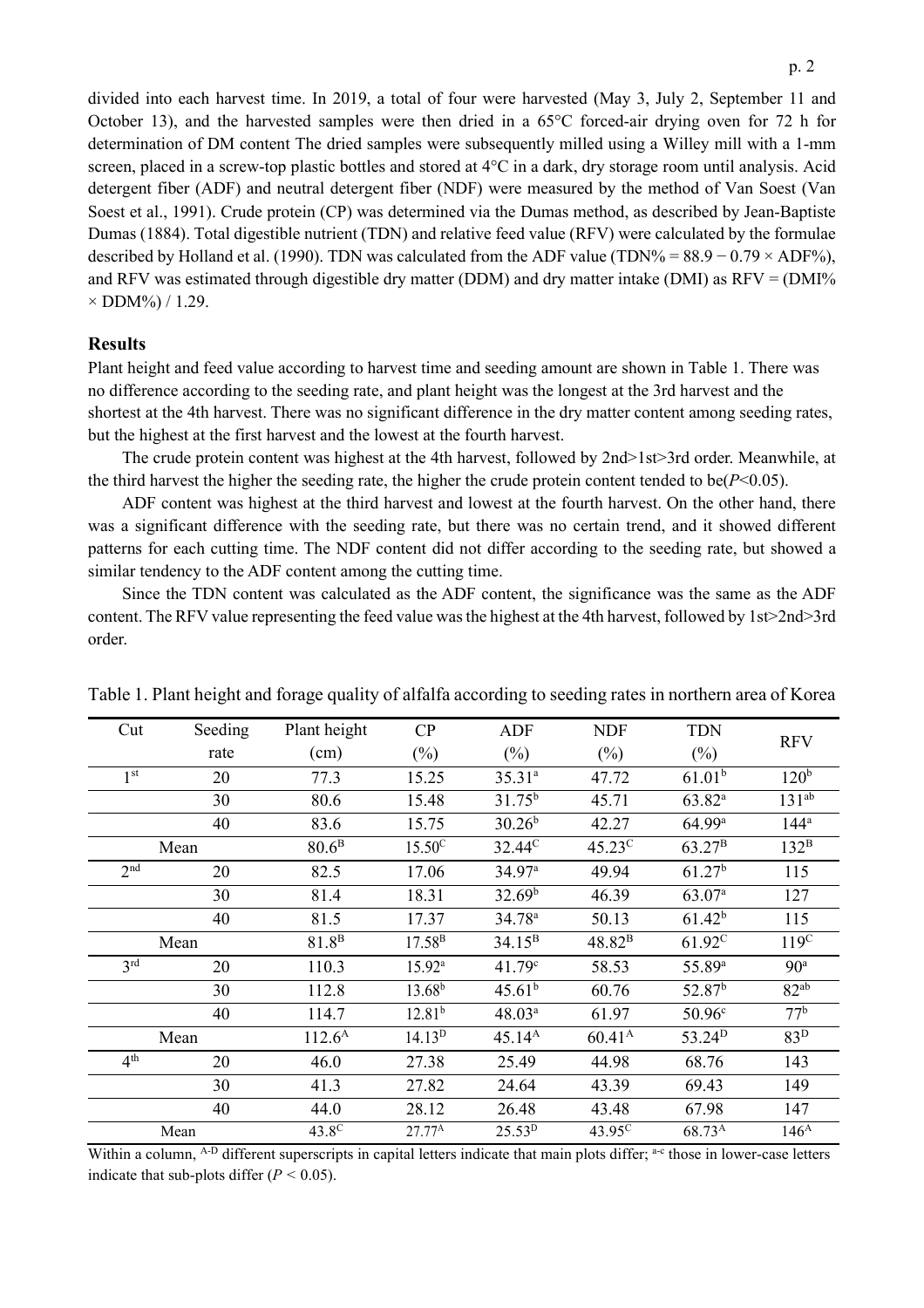Table 2 shows the DM content and yield according to the harvest time and seeding rate. The dry matter content was the highest at 27.89% at the first harvest and the lowest at 15.65% at the fourth harvest. There was no significant difference according to the seeding rate in yield, but there was a difference in the cutting time. Due to the high dry matter and TND content in the first harvest, the dry matter and TDN yield were significantly higher than those of other harvest periods. In general, the yield was highest at the first harvest and the lowest tendency was at the fourth harvest.

In terms of total DM yield, there was significance in seeding rate and cutting time, but no interaction effect was observed (Figure. 1). The same trend was observed for the yield of crude protein (Figure 2).

| Cut             | Seeding | Dry matter         | Yield (kg/ha)       |                 |                 |
|-----------------|---------|--------------------|---------------------|-----------------|-----------------|
|                 | rate    | $(\%)$             | <b>FM</b>           | DM              | <b>TDN</b>      |
| 1 <sup>st</sup> | 20      | 27.06              | 23,389              | 6,343           | 3,869           |
|                 | 30      | 28.41              | 24,167              | 6,867           | 4,384           |
|                 | 40      | 28.19              | 26,111              | 7,358           | 4,782           |
| Mean            |         | 27.89 <sup>A</sup> | $24,556^A$          | $6,856^{\rm A}$ | $4,345^{\rm A}$ |
| 2 <sup>nd</sup> | 20      | 20.76              | 20,278              | 4,197           | 2,572           |
|                 | 30      | 21.69              | 21,333              | 4,629           | 2,921           |
|                 | 40      | 22.67              | 21,444              | 4,859           | 2,985           |
| Mean            |         | 21.70 <sup>B</sup> | $21,019^{B}$        | $4,562^{\circ}$ | $2,826^{\rm B}$ |
| 3 <sup>rd</sup> | 20      | 21.37              | 22,389              | 4,798           | 2,681           |
|                 | 30      | 21.79              | 23,222              | 5,059           | 2,674           |
|                 | 40      | 21.04              | 26,389              | 5,539           | 2,823           |
| Mean            |         | 21.40 <sup>B</sup> | 24,000 <sup>A</sup> | $5,132^B$       | $2,726^{\rm B}$ |
| 4 <sup>th</sup> | 20      | 15.71              | 14,833              | 2,327           | 1,601           |
|                 | 30      | 15.46              | 15,944              | 2,463           | 1,711           |
|                 | 40      | 15.79              | 15,889              | 2,509           | 1,707           |
| Mean            |         | $15.65^{\circ}$    | $15,555^{\circ}$    | $2,433^D$       | $1,673^{\circ}$ |

Table 2. Dry matter content and yield of alfalfa according to seeding rates in northern area of Korea

Within a column, <sup>A-D</sup> different superscripts in capital letters indicate that main plots differ; <sup>a-c</sup> those in lower-case letters indicate that sub-plots differ (*P <* 0.05).



Figure 1. Total DM yield of alfalfa according to seeding rates in northern area of Korea \*SR: seeding rate, HT: harvest time